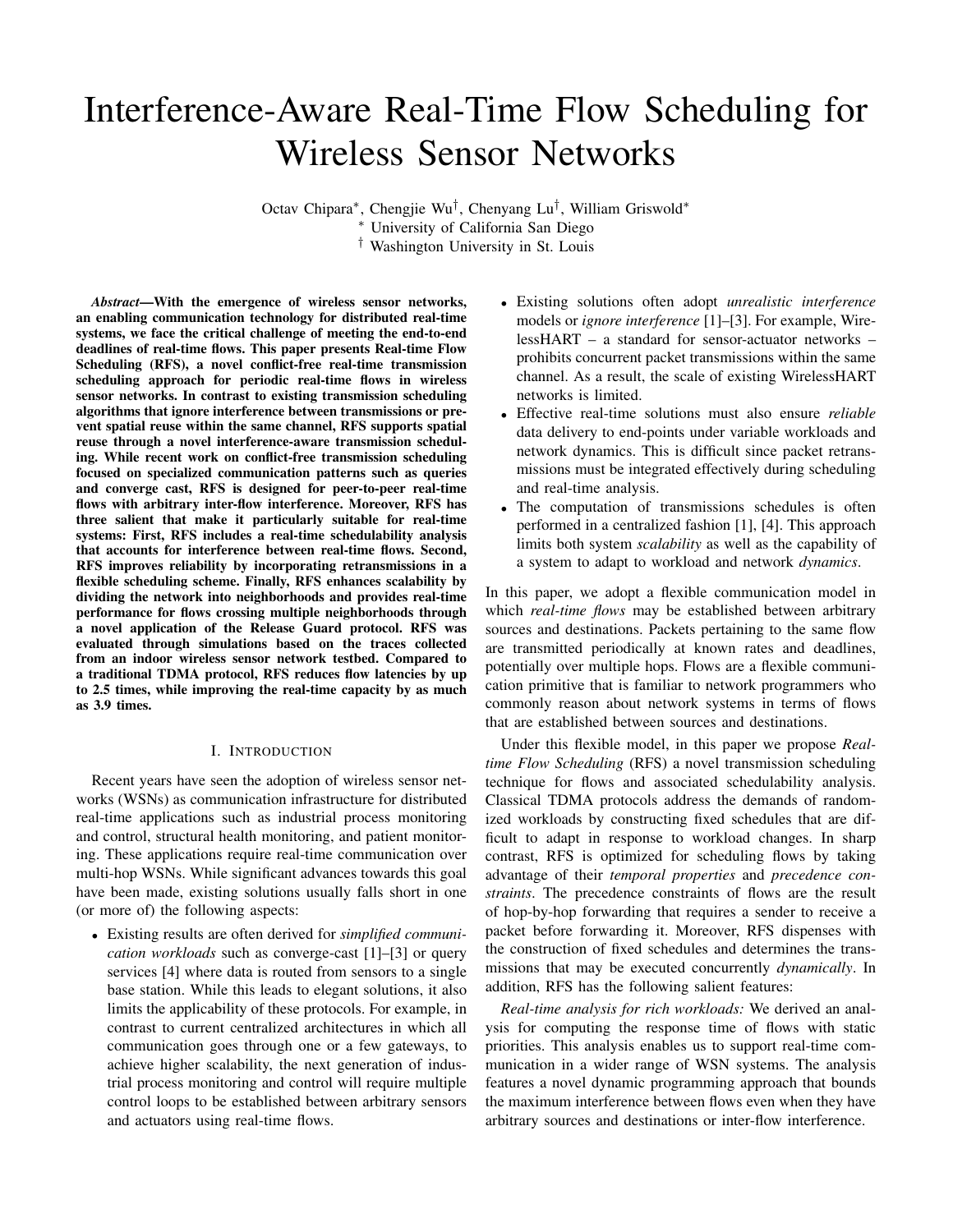*Interference-awareness:* In contrast to schedulability algorithms and analysis for WirelessHART, RFS facilitates spatial reuse to support higher data rates. RFS features a generic interference model that allows for interference to be modeled both as graphs and based on Signal-to-Noise plus Interference (SNIR) measurements. Recently, a number of protocols for assessing interference have been proposed [5]–[7]. RFS may be integrated with these protocols to enable spatial reuse.

*Reliability mechanism:* In traditional TDMA protocols, retransmissions are not included in the schedule and are triggered by the link layer. In RFS, we incorporate retransmissions during the scheduling process to improve performance.

*Distributed operation:* RFS scales up by dividing the network in neighborhoods: the state maintained by a node is limited to its neighborhood. The real-time performance of flows that crosses multiple neighborhoods is ensured through the novel application of the Release Guard algorithm [8].

The remainder of the paper is organized as follows. In Section II, we present the related work. The flow and network models under which RFS operates are presented in Section III. A centralized version of RFS is presented in Section IV. The challenges of handling workload and network dynamics are discussed in Section V. We present the design of the distributed RFS is presented in Section VI. Simulation results based on traces collected from a WSN testbed are included in Section VII. Conclusions are presented in Section VIII.

#### II. RELATED WORK

Real-time communication protocols proposed for WSNs can be categorized into contention-based or TDMA-based approaches. Contention-based protocols usually support realtime communication by manipulating the parameters of CSMA/CA such as the initial back-off, contention window, or sleep schedule [9]–[13]. Contention-based protocols may be inappropriate for real-time systems that require *predictable* performance due to the randomized back-off approach.

TDMA-based approaches are attractive for real-time communication because they may provide predictable performance. Several TDMA protocols that provide bounded communication latencies have been proposed. These protocols incorporate effective heuristics for reducing latencies and improving real-time performance; however, a majority of existing protocols do not support prioritization [3], [14]–[17] which is essential for real-time communication. An example of a protocol that supports prioritization is Implicit EDF [18]. Implicit EDF divides a network into cells operating on different frequencies to ensure that transmissions occurring in different cells do not conflict. The protocols supports message prioritization within cells but not across cells. In contrast, RFS supports prioritization for multi-hop flows.

The adoption of the WirelessHART standard has renewed the interest of the community in real-time communication for WSNs. A number of scheduling protocols have been proposed for effectively scheduling packet transmissions under the WirelessHART model [1], [19], [20]. These solutions adopt a centralized approach to the construction of transmission schedules and do not support spatial reuses. As a result, the scalability of such approaches is limited. RFS overcomes these limitations by supporting spatial reuse and providing mechanisms improving scalability.

Abdelzaher et. al. [21] proposed a sufficient condition for determining the schedulability of real-time flows in WSNs. The work provides insights into the theoretical limits of the real-time capacity of multi-hop WSNs. However, the paper assumes an ideal MAC and, as a result, the obtained results may not be applied in practice. More realistic results have been obtained in the simplified case when data is routed over a shared routing tree. Most prominently, network calculus is used in [2] to compute bounds on the latency of messages generated by sensors that form a cluster-tree topology. Similarly, analyses for WirelessHART have been proposed [1], [20], however they are derived under the simplifying assumption that no packet transmissions may occur concurrently. The real-time analysis presented in this paper handles the more general case when spatial reuse is possible and flows may be established between arbitrary end-points.

In prior work, we proposed RTQS [4] an approach for support real-time collection through queries. The fundamental difference between RFS and RTQS (and many of the previously discussed protocols) stems from the different communication models they adopt. RTQS requires data to be routed from sensors to a single base station over a shared routing tree. In contrast, RFS supports more general workloads resulting from concurrent real-time flows. The added flexibility of flows violates the design assumptions of RTQS preventing us from directly applying the previously developed techniques to real-time flow scheduling. The focus of this paper is to develop new transmission scheduling techniques and real-time schedulability analysis for real-time flows. In addition, RFS has three unique features. First, it adopts a generic interference model which is sufficiently general to enable spatial reuse. Second, it features a novel technique for ensuring reliability by incorporating packet retransmissions during the scheduling process. Finally, RFS supports real-time flows in large networks through the novel application of Release Guard.

#### III. SYSTEM MODEL

# *A. Flow Model*

RFS adopts real-time flows as a communication primitive. A flow i may be established between any source and destination. Packets pertaining to the same flow are transmitted periodically with a phase (i.e., start time) of  $\phi_i$  and period  $P_i$ . A deadline  $D_i$  is associated with each flow. We refer to the phase, the period, and the deadline of a flow as its temporal properties. A static priority is associated with each flow and used to provide differentiated service. For a flow i, a new *flow instance* is released in the beginning of each period. We use  $J_{i,v}$  to refer to the  $v^{th}$  instance of flow i which is released at  $r_{i,v} = \phi_i + v \cdot P_i$ . For brevity, in the remaining of the paper we will refer to a flow instance simply as an instance.

We do not require the programmer to specify all flows when the system is started. The workload may be changed by adding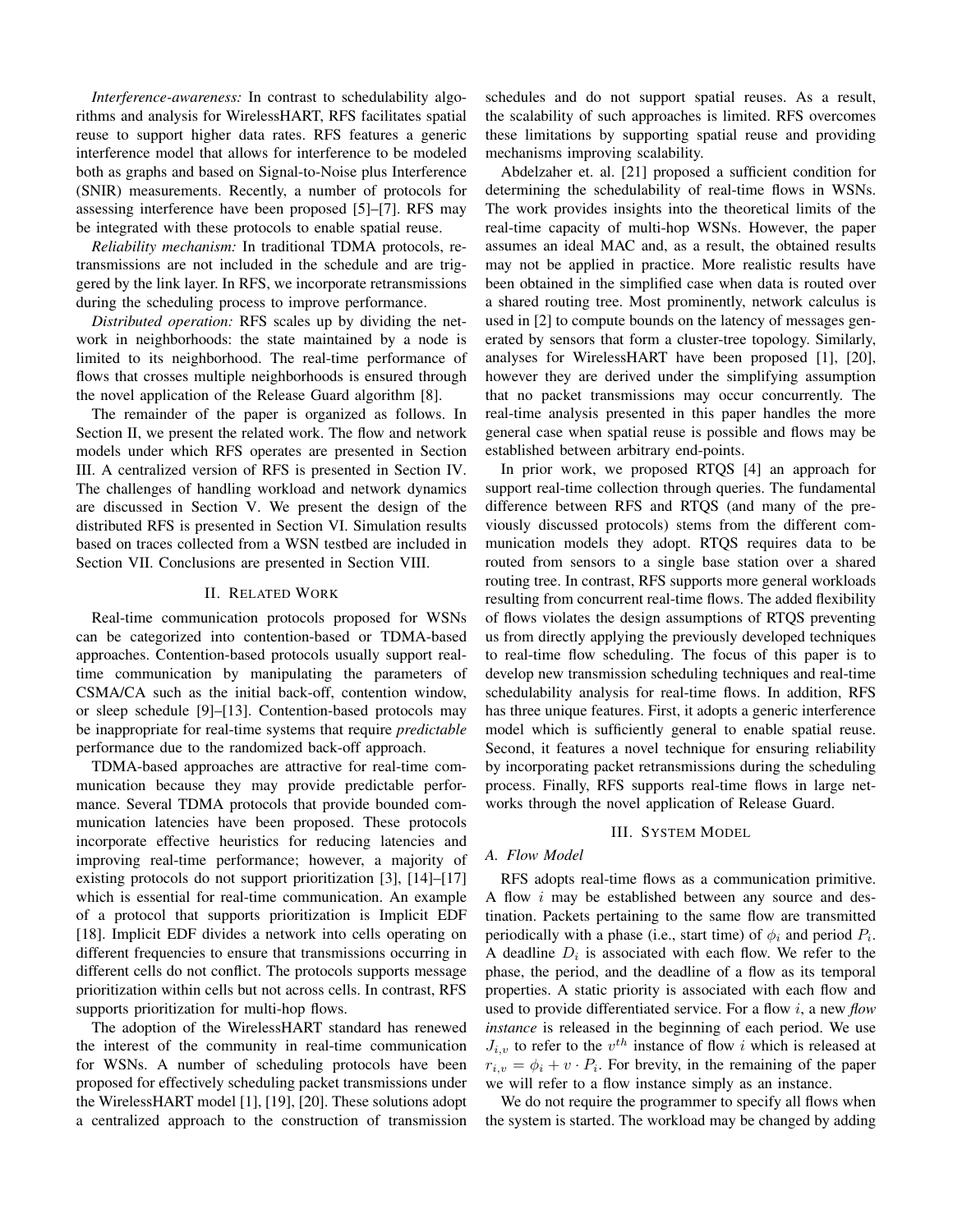new flows, removing existing flows, or changing the priority and the temporal properties of existing flows. RFS is designed to handle these operations efficiently.

## *B. Network Model*

A key challenge to the design of TDMA protocols is to model interference accurately as to enable spatial reuse. Recently, a number of interference models and protocols for assessing interference have been proposed [5]–[7], [22]. Rather than adopting any specific interference model, we define a *generic interference* model that is sufficiently general to allow for interference relations to be expressed as graphs [7] or based on Signal-to-Noise plus Interference (SNIR) measurements [5], [6], [22]. As a result, we decouple the problem of modeling and assessing interference from the problems of scheduling real-time flows and analyzing their real-time performance. This decoupling has two advantages. First, our scheduling techniques and real-time analysis may be applied under a multitude of interference models highlighting the generality of the proposed methods. Second, as more accurate interference models are developed, our techniques may be integrated with them for improved performance.

The generic interference model defines an abstract interface that is used during scheduling and analysis to reason about interference. This interface supports two types of queries. The interference model may be used to determine if a set of concurrent transmissions conflict. A set of transmissions conflict if at least one of the receivers cannot correctly decode its packet due to interference. Additionally, we allow queries for determining if a pair of transmissions  $(l_1, l_2)$  will conflict when up to  $C$  arbitrary transmissions may be scheduled concurrently. Essentially, this allows us to bound the worstcase interference from a bounded number of transmissions on  $l_1$  and  $l_2$ . Next, we detail how this interface may be instantiated when interference is expressed as graphs or based on SNIR.

Interference may be represented as a graph. Using this mericince may be represented as a graph. Using this model, two transmissions  $\overrightarrow{AB}$  and  $\overrightarrow{CD}$  are *conflict-free* ( $\overrightarrow{AB}$  ||  $\overrightarrow{CD}$ ) and may be scheduled concurrently if (1) A, B, C, and  $(D, D)$  and may be sended concurrently if (1) 21,  $D$ ,  $C$ , and  $D$  are distinct and (2)  $\overrightarrow{CB}$  is an edge in the graph. Similarly,  $\overrightarrow{CD}$  ||  $\overrightarrow{AB}$ , if  $\overrightarrow{AD}$  is not an edge in the graph. A set of transmissions is conflict-free if all pairs of transmissions are conflict-free. A limitation of the graph model is that interference is not cumulative: the conflict of two transmissions  $\overrightarrow{AB}$  and  $\overrightarrow{CD}$  does not depend on the number of concurrent transmissions. The examples presented in this paper use this model due to the ease of representing interference as graphs.

Recent empirical studies show that SNIR-based interference models that capture the cumulative nature of interference are more accurate [5], [6]. According to this model, a set of transmissions is conflict-free if the SNIR of all receivers exceeds a threshold. Using SNIR model it is also possible to determine if two transmissions remain conflict-free when up to C arbitrary transmissions occur concurrently.

Methods for assessing interference relations can be classified as active or passive. Active methods use active probes to collect signal strength measurements. These measurements may be used to construct interference graphs [7] or to predict interference by constructing a mapping between packet reception rate and SNIR [5], [6], [22]. A disadvantage of active methods is that they introduce significant overhead due to active probing. A recent protocol – Passive Interference Measurement (PIM) [5] – reduces this overhead through passive interference measurements while identifying interference with high accuracy. RFS may be integrated with any of the above protocols to assess interference among nodes. It is important to recognize that interference relations may change over time. According, we assume that interference relations are reassessed periodically.

# IV. PROTOCOL DESIGN

RFS divides the problem of real-time flow scheduling into two parts (see Figure 1). First, we consider the problem of scheduling the transmissions of a *single flow in isolation*. RFS will construct *plans* according to which all instances of a flow are executed. A plan is the sequence of transmissions required to deliver data from the flow's source to its destination over multiple hops. The planner accounts for unreliable links and enforces the precedence constraints introduced by multi-hop forwarding during the construction of plans.

Next, we consider the problem of scheduling *multiple flows concurrently*. RFS's dynamic scheduler executes multiple flows concurrently based on their temporal properties and the previously constructed plans. The scheduler dynamically determines the transmissions that will be executed in each slot such that no conflicting transmissions are scheduled in the same slot and prioritization among flows is provided.

The division of the problem in two parts has several intrinsic advantages: (1) RFS isolates the concerns of handling precedence constraints and link unreliability (handled by the planner) from the concerns of handling interference and providing prioritization (handled by the scheduler). (2) RFS separates the process of constructing plans from their dynamic execution allowing us to develop a computationally efficient scheduler. (3) RFS executes flows dynamically based on their temporal properties rather than constructing an explicit transmission schedule. Therefore, flows may be added/removed without reconstructing an explicit schedule.

RFS works as follows: (1) Any node may initiate the creation of a new flow that has it as a source. The node first checks whether an existing plan may be used to execute the new flow. As discussed in Section IV-A, it is often possible to reuse plans existing plans to execute new flows. When this is not possible, the planner initiates the construction of a plan for the new flow. (2) Next, admission control is performed on the source to determine whether the new flow may be added without any flows missing their deadlines. (3) At run-time, the scheduler dynamically executes flows based on their plans and temporal properties.

The remainder of the section is organized as follows. We start by considering the problem of constructing plans that account for unreliable links (see Section IV-A). Next, we present the design and analysis of the centralized RFS (see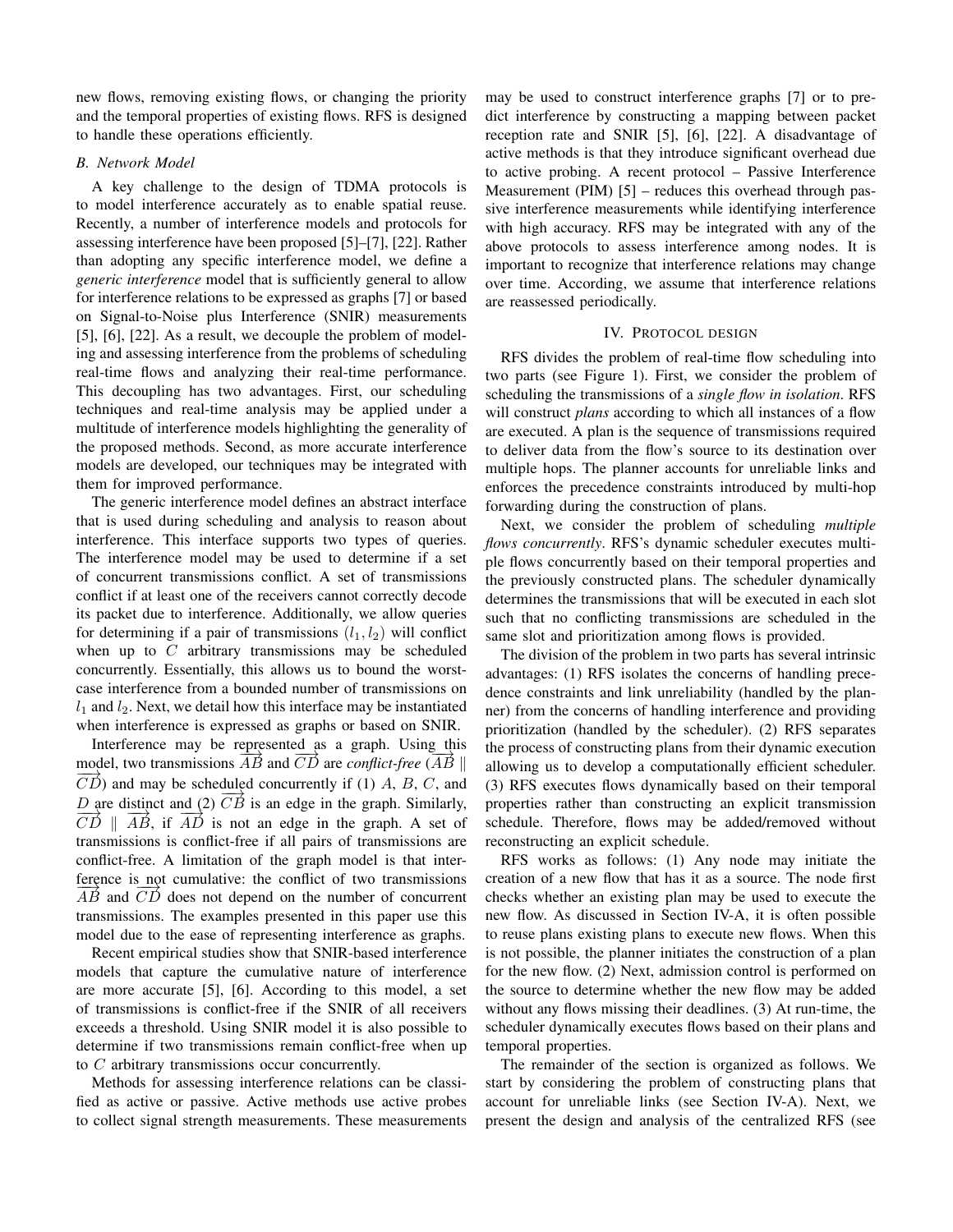

Fig. 1. RFS has two key components: a planner and a scheduler

Section IV-B). Mechanisms for scaling RFS to larger networks are presented in Section VI.

# *A. Plans*

The plan of flow  $i$  is an ordered sequence of steps that contains the transmissions necessary to forward a packet from the source to the destination of flow  $i$ . A plan is a sequence of steps such that: (1) a single transmission is assigned in each step and (2) the order of transmissions respects the constraints of hop-by-hop forwarding. All instances of a flow are executed according the same plan. We use the following notations:  $\Pi_i$ denotes the plan of flow i,  $\Pi_i[s]$  refers to the transmission assigned to step s of  $\Pi_i$ , and  $L_i$  is the plan's length. An example of a plan is shown in Fig. 3.

In the case when links are perfect, a plan is the routing path between the flow's source and destination. However, since all instances of a flow are executed according to the same plan, plans must be stable over time, otherwise plans would have to be reconstructed frequently. Unreliable links are usually handled through Automatic Repeat reQuest (ARQ). The ARQ mechanism automatically retransmits a packet that is unacknowledged up to a maximum number of retransmissions. Existing TDMA protocols do not coordinate their activity with the link layer. As a result, retransmitted packets are usually queued up for an additional TDMA frame until the sender is scheduled to transmit. This introduces significant delays when packets are retransmitted multiple times. An alternative is to increase the slot size to allow for retransmissions. However, since nodes are synchronized on slots boundaries, a TDMA protocol is forced to treat all links uniformly. Overestimating the number of retransmissions lowers throughput while underestimating it results in packet drops over low quality links.

RFS accounts for link unreliability by allowing a node to be assigned to multiple steps. In contrast to ARQ, we allow a maximum number of transmissions (MNT) to be specified per link. A number of link estimators evaluate the quality of a link using Expected Transmission Count (ETX) [23]. It is tempting to use ETX as an estimate of MNT. However, the ETX provided by the link layer estimates the average MNT. To ensure that plans remain stable over time, we are interested in estimating the worst-case MNT. The worst-case MNT may be estimated using Jacobson's algorithm [24]: Jacobson's algorithm computes both the average and standard deviation of ETX and then combines the two components.



Fig. 2. Full and dashed lines denote communication interference edges

RFS may be integrated with existing routing mechanism to construct flows. The flow's source initiates the creation of a flow. As a route from the flow's source to its destination is constructed, each node along the path includes their MNT estimate. For example, a flow's route may involve three nodes  $A$ ,  $B$ ,  $C$ . When the MNT values for links  $(AB)$  and  $(BC)$  are 2 and 1, the flow's plan may reconstructed as:  $(AB)(AB)(BC).$ 

There are cases when it is possible to use reuse existing plans. Consider the case when a node A wants to establish a flow to B but there already is a flow that routes data from an arbitrary source through A to B. In this case, rather than constructing a new plan, A disseminates the part of the plan involving transmissions from A to B. We expect that this mechanism of reusing plans will effectively reduce of times new flows are constructed.

# *B. Centralized Scheduler*

In this section, we consider the development of the centralized scheduler. Our goal is to devise a scheduler that supports high throughput and provides prioritization among flows. As a starting point for our solution, we will present a Greedy Scheduler (GS). Our analysis of GS's operation shows that it may prolong the response time of flows unnecessarily in some cases. To address this limitation, we present the RFS scheduler in Section IV-B3.

*1) Greedy Scheduler (GS):* At a high level, GS meets the requirements of high throughput and prioritization as follows. GS achieves high throughput by executing transmissions from multiple instances in the same slot when they do not conflict. If the execution of a low priority instance conflicts with the execution of a high priority instance, GS provides prioritization by suspending the low priority instance and executing the high priority instance.

A GS scheduler is deployed on each node. The GS scheduler maintains the following global state: the interference relations among all nodes, the flow plans, and flow parameters. All schedulers will independently perform the same transmissions in each slot if the above state is consistent. A discussion of how state is managed is deferred to Section V.

GS also maintains the following local state: a priority queue that contains all released instances and a per-instance counter, which indicates the step in the plan of an instance to be executed next. The local state does not need to be shared with other nodes. Let  $J_{l,u}$  step be the step counter of instance  $J_{l,u}$ . Instances in the priority queue are ordered according to their flow priorities. The release times and flow IDs are used to break ties among instances with the same priority.

GS determines a set of instances – the exec set – that will be executed in each time slot s. The scheduler considers each instance  $J_l$  in the release queue in decreasing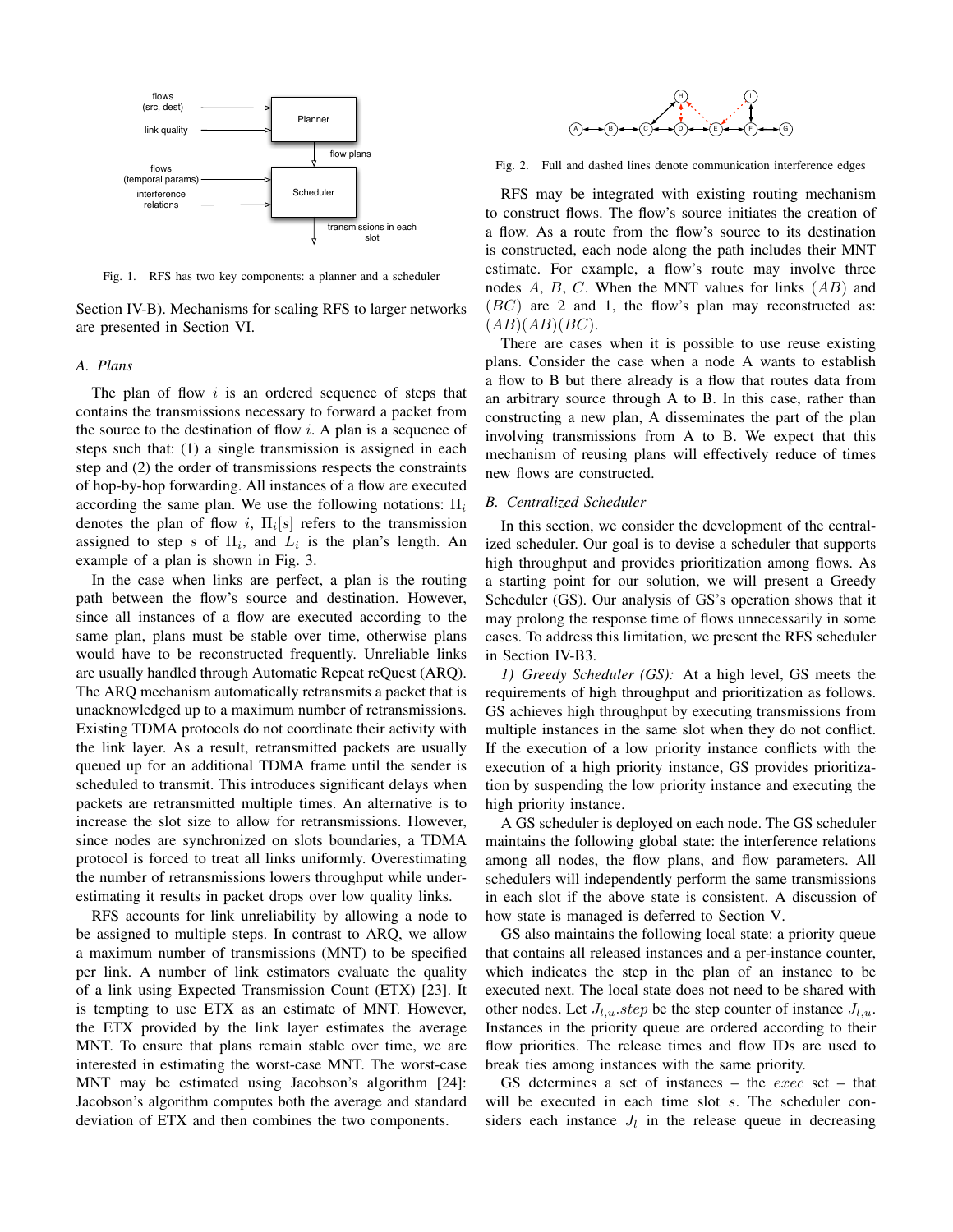

Fig. 3. Scheduling example according to GS. The light gray squares indicate the slots instances release times, the dark gray indicates slots in which a flow is suspended, the empty slots indicate no transmissions.

order of priority.  $J_l$  is added to the *exec* set if it does not conflict with any of the higher priority instances that are already in the exec set. This is accomplished by querying the generic interference model to determine if the transmissions  $\Pi_l[J_l.step] \cup$  transmissions (*exec*) are conflict-free. If no conflict is detected,  $J_l$  is added to the *exec* set; otherwise,  $J_l$  is suspended. Multiple instances may be include in  $exec$ when they do not conflict as to increase real-time capacity.

A key characteristic of GS is its operation during the following scenario. Consider the case when in a slot  $s$  three instances  $J_h$ ,  $J_m$ , and  $J_l$  are released from a high priority flow h, medium priority flow  $m$ , and low priority flow l. Suppose that the following conflicts are present among the next-steps of the three instances:  $J_m$  conflicts with  $J_h$ ,  $J_l$  conflicts with  $J_m$ , and  $J_l$  does *not* conflict with  $J_h$ . We call this algorithm greedy because – in an attempt to maximize throughput – it will execute  $J_h$  and  $J_l$  in the same slot since they do not conflict. However, our analysis shows that this greedy decision may increase the worst-case interference of flow  $m$  on  $l$ .

Consider the topology shown in Figure 2 in which three flows are established. Fig. 3 shows the transmissions executed in slots  $0 - 16$  by GS, when the three flows are executed according to the parameters summarized in the figure. In slot 0, instances from  $F_1$  and  $F_2$  are released. The scheduler determines that both instances may be added to the exec set since the execution of the first steps in their respective plans (which involve transmissions  $\overrightarrow{IF}$  and  $\overrightarrow{AB}$ ) do not conflict. In slot 2, the scheduler adds the highest priority instance to the exec set and then considers executing step 3 in the plan of the medium priority instance concurrently. However, this step involves transmission  $\overrightarrow{CH}$ , which conflicts with  $\overrightarrow{ED}$ of the higher priority instance. To provide prioritization, the scheduler will execute only the higher priority instance. In slot 2, the first instance of  $F_3$  is released. The first step in  $F_3$ 's plan involves transmission  $\overrightarrow{AB}$ , which does not conflict  $\overline{FD}$ , which does not connect<br>with the transmission  $\overline{ED}$ , which has already been added to the exec set. Accordingly, GS executes the two instances concurrently. This is an instance of the greedy choice we previously discussed. The scheduler continues to construct the schedule shown in the figure.

*2) Real-time Analysis:* The schedulability analysis is performed to determine if a new flow may be admitted without missing any deadlines. We assume that flow priorities are static, deadlines do not exceed periods, and that the periods, deadlines, and response times are measured in slots.

To compute the response time  $R_l$  of flow l, we construct a recurrent equation similar to the one used in the response time analysis for processor scheduling. GS will preempt the execution of a lower priority instance when it conflicts with the execution of a higher priority instance. Let  $I_{l,h}$  be the worst-case interference that an instance of flow  $l$  can suffer due to an instance of a higher priority flow  $h$ . Instances from flow h will interfere with l for at most  $\lceil \frac{R_l}{P_h} \rceil$  times. Thus, the response time of flow  $l$  is:

$$
R_l(n+1) = L_l + \sum_{h \in hp(l)} \left[ \frac{R_l(n)}{P_h} \right] \cdot I_{l,h} \tag{1}
$$

where  $hp(l)$  is the set of flows with higher or equal priority to l and  $L_l$  is the length of l's plan. This equation can be solved using the fixed-point algorithm used in [25].

The only difference between Equation 1 and that in [25] is that the classical response-time analysis includes the worstcase execution of a task whereas Equation 1 involves the pair-wise interference of flows. However, the similarity to classical response times is deceiving. The system we consider differs significantly from a single processor; in flow scheduling there are multiple radios that share a wireless medium with complicated interference relations. These unique features of flow scheduling are captured by the inter-flow interference term, which we show how to calculate next.

As an aid to the interference calculation, we introduce the concept of a conflict matrix (see Figure 4). A conflict matrix  $C_{l,h}$  captures the conflicts between a high priority flow h and low priority flow *l*. For each step in the plan of the high priority flow  $h$  there is a column in the conflict matrix. Similarly, for each step in the plan of the low priority flow  $l$  there is a row in the conflict matrix. The ordering of the rows and columns is the same as the ordering of the steps in the plans of the two flows. The entries in the conflict matrix indicate whether a pair of steps from the two flows may conflict. It is important to note that other flows may be executing concurrently with flows l and h. Accordingly, the matrix captures the *worst-case* wireless interference that  $l$  and  $h$  may observe while being executed concurrently with any other flow. This information may be obtained from the generic interference model when the maximum number of transmissions per slot is bounded. GS may be modified to ensure that the number of transmissions in a slot is bounded.

In order to compute the worst-case interference, it is necessary to understand how GS executes the two instances based on their conflict matrix  $C_{l,h}$ . As an example, let us consider the conflict matrix in Fig. 4. Let  $c$  be the step counter of the higher priority instance from  $h$ , and  $r$  be the step counter of the lower priority instance from l. GS will execute the two instances by avoiding the conflicts present in the conflict matrix. As the instances are executed, the indices  $r$  and  $c$  are incremented to indicate the progress towards completing their execution. The execution of an instance completes when it reaches the boundary of the matrix.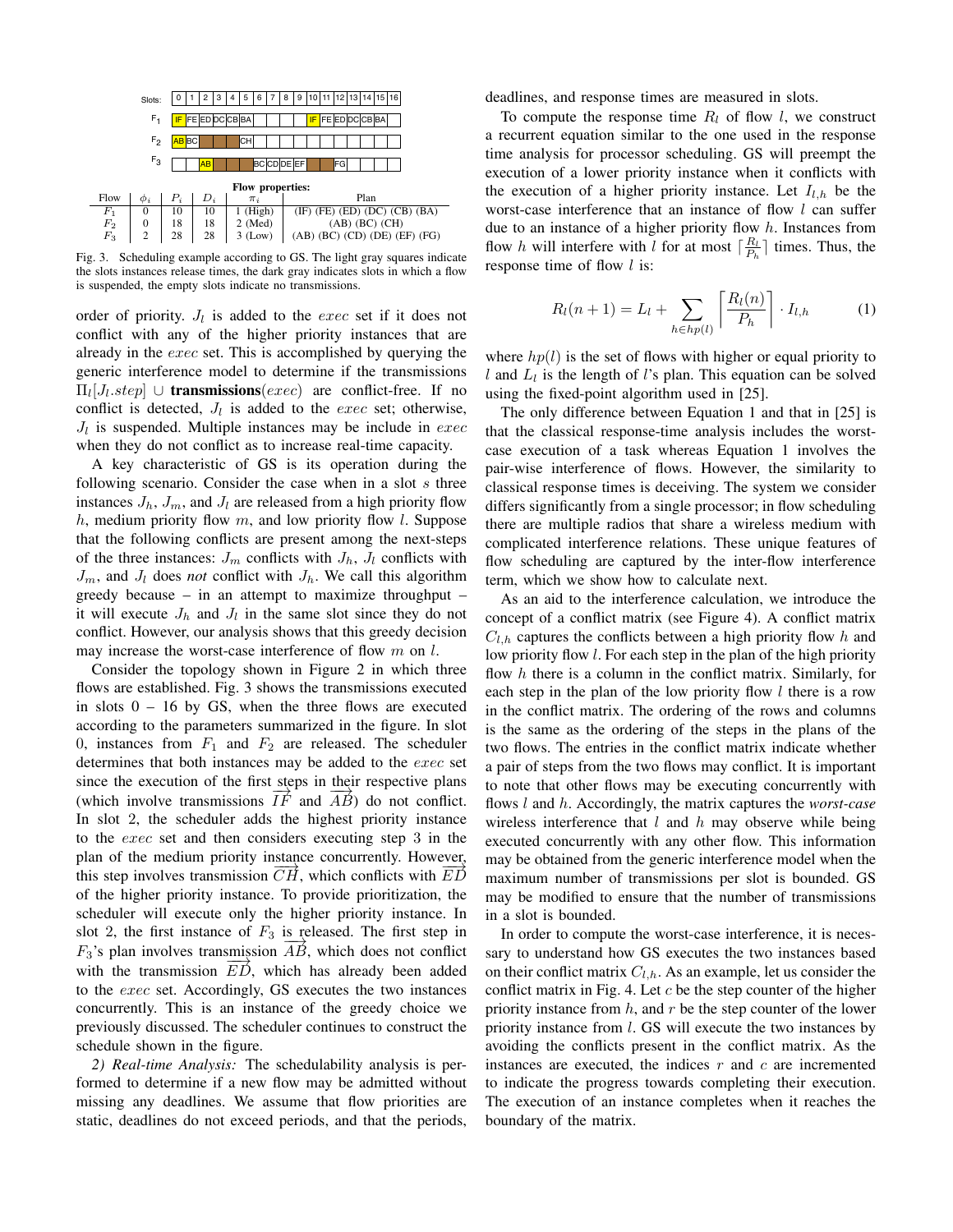

Fig. 4. Conflict matrix of two flows established between nodes A and F in topology shown in Fig. 2. An "x" indicates a conflict between a pair of transmissions and "-" indicates no conflict between transmissions.

```
compute-interf(C, r, c, state):
1: if state[(r, c)] \neq \emptyset: return state[(r, c)]2: if r = num_rows or c = num\_cols: return 0
3: if C[r, c] = 0:
4: state[(r, c, 1)]= compute-interf(C, r + 1, c + 1, state) //case 1
5: state[(r, c, 3)] = compute-interf(C, r + 1, c, state) //case 3
6: interf = interf + max([state[(r, c, 1)], state(r, c, 2)])<br>7. else
    7: else:
8: state[(r, c, 2)] = 1 + \text{compute-interf}(C, r, c + 1, state) //case 2<br>9: state[(r, c, 3)] = \text{compute-interf}(C, r + 1, c, state) //case 3
       state[(r, c, 3)]= compute-interf(C, r + 1, c, state) //case 3
10: interf = interf + max([state[(r, c, 2)], state(r, c, 3)])11: state[(r, c)] = interf12: return interf
```
Fig. 5. Computing inter-flow interference using dynamic programming

Four cases may arise in the execution of the two instances. *Case 1:* The low priority and the high priority instances are executed concurrently. This occurs when there is no conflict between steps r and c of the two flows i.e.,  $C_{l,h}[r, c] = 0$ . In this case, both  $r$  and  $c$  are incremented by one since both instance executed a step in their plan. The concurrent execution of instances may be visualized as lines parallel to the main diagonal as indicated by the red solid line (see Fig. 4).

*Case 2:* GS suspends the low priority instance to prioritize the execution of the higher priority instance. This case occurs when  $C_{l,h}[r, c] = 1$ . In this case, the indices r remains fixed while  $c$  is incremented by one as denoted by the horizontal dotted blue. In this case, the execution of  $h$  interfered with that of  $l$  for a slot.

*Case 3:* The low priority instance is executing while the higher priority instance is suspended. This case occurs only if the higher priority instance of  $h$  is suspended in order to give priority to another instance with even higher priority than  $h$ . Note that it is possible for this to occur regardless of the value of  $C_{l,h}[r, c]$ . In this case, r is incremented by one while the value of  $c$  remains the same. Executions of this type can be visualized as a vertical line.

*Case 4:* GS suspends both instances in which case the values of the two indices remain unchanged.

Based on the identified cases, an efficient algorithm for computing the worst-case interference may be devised (see Fig. 5). The algorithm takes as input the conflict matrix along with a start position in the conflict matrix as specified by indices r and c. The indicates r and c encode a possible phasing of flows l and h. Starting from position  $(r, c)$  the algorithm considers the execution of the instances according to cases  $1 - 3$ . The worst-case interference may be computed by taking the maximum of the interferences of the three cases. It





is important to note that each iteration in the algorithm, either  $r$ , or  $c$ , or both, are incremented by one. The **compute-interf** method terminates when  $r$  equals the number of rows or  $c$ equals the number of columns. To ensure that computations are not repeated, the **compute-interf** method stores the previously computed worst-case interference in the state variable.

The problem of computing the worst-case interference exhibits optimal substructure since the result at position  $(r, c)$  is computed as the maximum interference computed at positions  $(r+1, c)$ ,  $(r+1, c+1)$ , and  $(r, c+1)$ . The **compute-interf** method is a dynamic program that takes advantage of the structure of the interference between pairs of steps; the time complexity of the algorithm is  $O(L_l \times L_h)$ .

The compute-interf algorithm completes the real-time analysis of GS. After computing the worst-case interference between any pair of flows  $(I_{l,h})$  the worst-case response time of flow  $l$  may be computed according to Eq. 1. The presented analysis advances the state-of-the art by bounding the response time of real-time flows in the general case when flows may be established between arbitrary end-points and interference is captured in a generic and realistic manner.

*3) RFS Scheduler:* During the real-time analysis of GS, we observed that its greedy choice may result in longer-thannecessary worst-case interference. Consider the execution of two instance  $J_l$  and  $J_h$  according to the trace that starts in the upper left corner of Fig. 4. As we trace the execution of the two instances by GS, we will be computing their interference  $I_{l,h}$ . GS starts by executing  $J_h$  for two steps while  $J_l$  is suspended. This contributes two slots towards  $I_{l,h}$ . For the subsequent three steps, GS preempts the execution of  $J<sub>h</sub>$  (when it conflicts with an instance  $J_k$  that has higher priority than  $J_h$ ) and greedily executes  $J_l$  according to our trace. When  $J_h$ is resumed,  $J_l$  is suspended until  $J_h$  completes its execution, due to the conflicts present in the fourth row of the matrix. This contributes 5 additional slots for a total of  $I_{l,h} = 7$  slots.

Interestingly, if  $J_l$  had not been greedily executed while  $J_h$ was suspended, it would have suffered an interference of only 3 slots. This situation may be avoided in general by modifying how the GS algorithm behaves in case 3. Accordingly, we prohibit the execution of a lower priority instance whose next step is  $I_l.setep$  if there is a higher priority instance h such that the transmissions in the next step in each of their plans conflict (i.e., when  $\Pi_l[I_l.step]$   $\|\Pi_h[I_h.step]$ ). With this change, compute-interf is updated to compute RFS's worst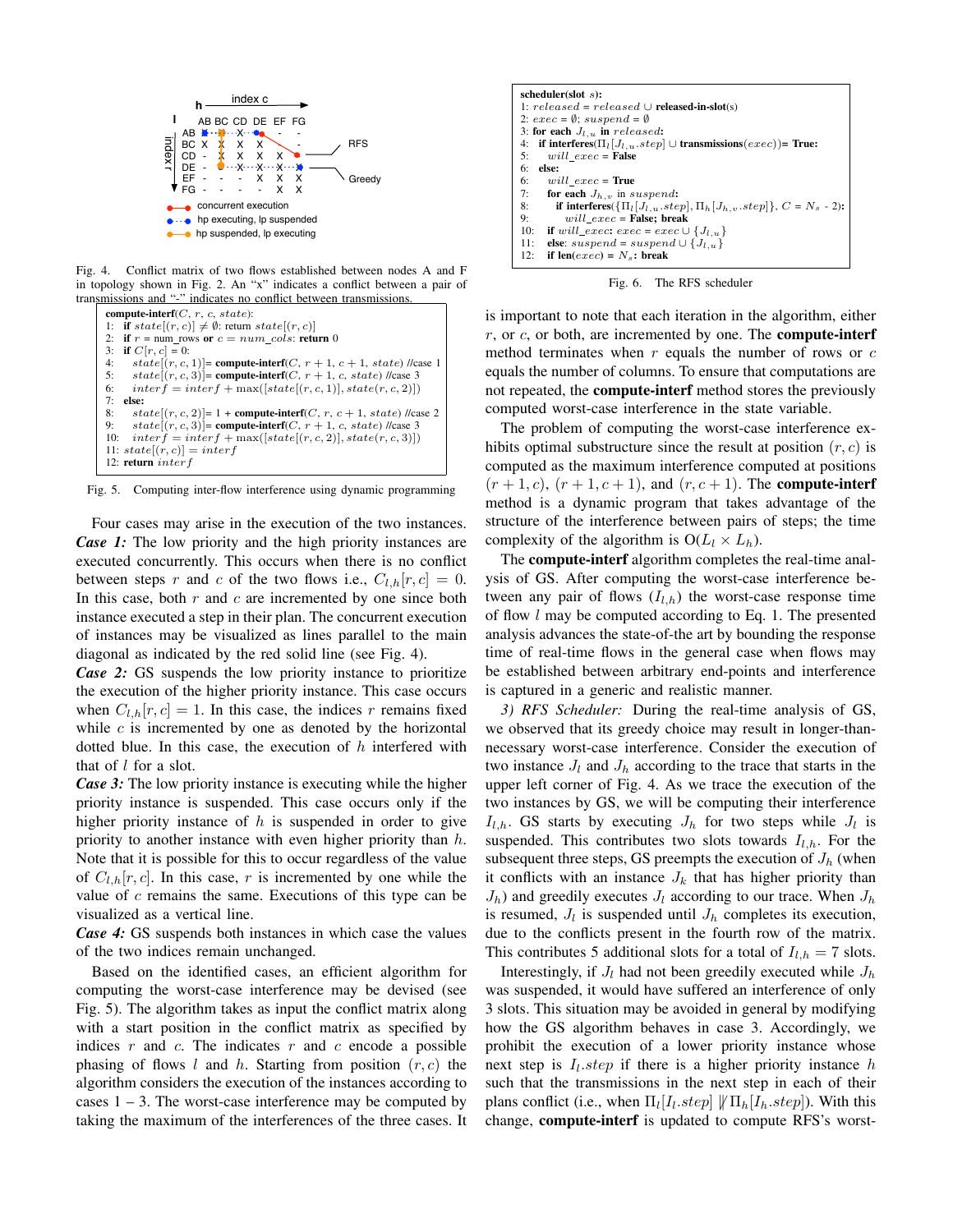case interference by removing the greedy choice (line 9).

Figure 6 shows the pseudocode of the RFS scheduler. The scheduler uses the generic interference model through the interferes interface. Similar to GS, RFS maintains a released queue containing all instances that are released. In each slot, RFS considers all released instances in order of their priority and determines the instances that will be executed (the *exec* set) and the instances that will be suspended (the *suspend* set). An instance  $J_{l,u}$  whose execute step is  $J_{l,u}$  step will be added to the exec set if three conditions are satisfied: (1) The transmission  $\Pi_l[J_{l,u}.step]$  will not conflict with any of the transmissions of the instances previously added to the exec set (line 4). (2) RFS avoids the greedy choice that leads to increased worst-case interference i.e., no instance  $J_{h,v}$  in the suspend set interferes with  $J_{l,u}$  (line 8). (3) The number of transmissions per slot does not exceed  $N_s$  (line 12).

The time complexity of the operations performed per slot by RFS is  $O(|released| \times |suspend|)$ . In practice, we expect the time complexity to significantly lower since the size of the exec set is constrained by  $N_s$ . The low computation overhead of RFS enables us to determine the transmissions in each slot dynamically even on resource constrained sensor nodes.

## V. STATE MANAGEMENT

RFS requires nodes to maintain the following consistent state: the flow parameters, the flow plans, and the interference relations. Inconsistencies in this state would result in nodes making executing conflicting transmissions in a slot. The state is modeled as versioned vectors that may be created or updated dynamically. To avoid the possibility of creating consisting state, we partition the state such that a single node may modify an object while the other nodes may read it. Accordingly, the flow's source may creates and updates the flow's parameters. Flow plans are stored as multiple objects such that each sender involved in a plan may update its maximum number of transmissions and the next hop. This provide us with the flexibility of changing each step of the plan independently.

The state management of RFS needs to ensure that all nodes have a consistent state. To this end RFS reserves a fraction of the flows for state management. RFS leverages on existing gossip protocols to maintain a consistent state efficiently. Periodically, each node broadcasts beacons including the latest version of the objects it stores. A node receiving a beacon may detect if the sender has an object with an older version than it has. In that case, the node will transmit the newest version of the object. However, since beacons are broadcast, multiple nodes may try to reply. To avoid collisions at the receiver, a node will select a random delay before transmitting an update and cancels its transmission if it overhears an update being broadcast by its neighbor.

*Network Dynamics:* RFS handle network dynamics including variations in link quality and interference through two mechanisms. First, as previously discussed in Section IV-A, RFS includes packet retransmissions during the construction of plans. This mechanism allows RFS to recover fast to expected variations in link quality and interference. However, significant

changes in network topology will infrequently require plans to be reconstructed and interference relations to be reevaluated. These events will result in objects updates which are disseminated through the state management protocol.

*Variable Workload:* RFS may adapt to workload changes involving the addition, removal, or changes in the temporal properties of flows with ease. In contrast to traditional TDMA protocols, these updates do not require the reconstruction of a fixed transmission schedule. All that is required is for the updated flow parameters to be disseminated to all nodes through the state maintenance protocol.

## VI. DISTRIBUTED SCHEDULER

The centralized scheduler may be used with reasonable memory and communication overheads for networks with diameters of  $2 - 3$  hops. To allow RFS to scale to larger networks, we distribute RFS as follows. The key abstraction of the distributed version of RFS is that of a *neighborhood*. By controlling the neighborhood size RFS effectively controls the memory and maintenance overhead: consistency must be preserved only within a neighborhood. However, the distributed RFS introduces three new challenges: (1) how to group nodes in a neighborhood, (2) how to ensure flows can be executed independently in each neighborhood without collisions between transmissions in adjacent neighborhoods, and (3) how to handle flows that cross multiple neighborhoods.

The grouping of nodes into neighborhoods occurs during a bootstrapping phase. The developer is responsible for identifying a number of nodes that will serve as network controllers. A controller initiates the formation of its neighborhood by constructing a routing tree having it as root. Each node is associated to the controller to which it has the shortest path.

In order to decouple the execution of flows among neighborhoods, we employ a two-level scheduling approach. To capture the potential conflicts of transmissions between neighborhoods, we construct an undirected neighborhood graph. The vertices of the graph are the neighborhoods. Edges are added to this graph such that if transmission  $\overrightarrow{AB}$  from a neighborhood  $N_1$  conflicts with a transmission  $\overrightarrow{CD}$  from neighborhood  $N_2$ , an edge  $N_1N_2$  is added. Traditional TDMA scheduling techniques may be used to assign each neighborhood to transmit in a non-conflicting time slot. In each time slot, neighborhoods colored with the same color are executed. Within a slot, the actual transmission is determined using RFS.

Of course, a flow can span multiple neighborhoods. For example a flow,  $F(AB, BC)$  that spans two neighborhoods may be split into  $F(AB)$  and  $F(BC)$ , where  $F(AB)$  and  $F(BC)$  may involve multiple hops. To minimize the memory and maintenance overheads, the distributed version of RFS executes flows  $F(AB)$  and  $F(BC)$  independently. However, the lack of synchronization between flows can lead to poor performance. For example, it is possible for flow  $F(BC)$  to be released before flow  $F(AB)$  delivers the packet to B. In this case, the packet will be queued at  $B$  (or even worse dropped) until the next release of  $F(BC)$ .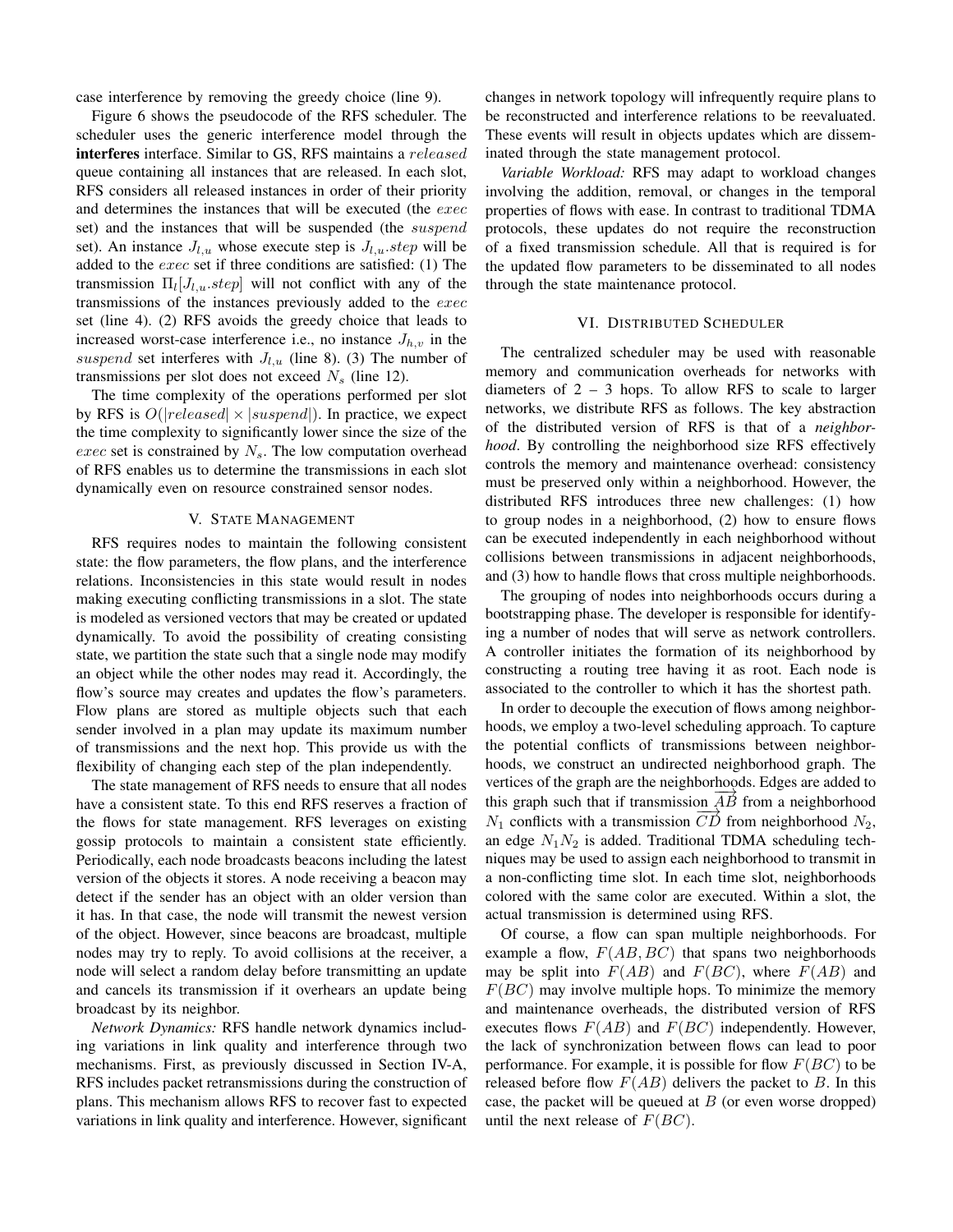This problem is an instance of the classical phase synchronization problem. To address this problem, a dynamic traffic shaper based on the Release Guard (RG) protocol [8] can synchronize the execution of flows across multiple neighborhoods. Intuitively, the dynamic traffic shaper modifies the phasing of flow  $F(BC)$  to reflect the worst-case response time of  $F(AB)$ across its neighborhood. The dynamic traffic shaper operates according to the following two rules. When the instance of  $F(BC)$  is executed, if the packet from  $F(AB)$  is already in  $B$ 's queue, then the next instance of  $F(BC)$  will be executed at  $r_{i,u+1}(BC) = r_{i,u}(BC) + P_F$ . In contrast, if the packet from  $F(AB)$  arrives after  $F(BC)$  is released, the next instance of  $F(BC)$  will be executed at  $r_{i,u+1}(BC) = now + P_F$ , where now denotes the current slot. This case is called a phase shift.

A traditional TDMA protocol would have to reconstruct its explicit schedule in order to account for a phase shift. In contrast, RFS has the advantage of its dynamic executing flows based on their temporal properties. Accordingly, in order for RFS to accommodate a phase shift, it suffices to update the nodes within the neighborhood experiencing the shift. A phase shift may be implemented efficiently in RFS: the updated phase must be disseminated to all nodes within the neighborhood using RFS's state maintenance protocol. Note that phase updates do not require us to rerun the schedulability analysis since they do not affect flow periods or deadlines.

Adapting the analysis of the centralized algorithm for the distributed version is straightforward. First, RFS adapts the RG protocol for its use. The modifications of the RG do not affect its most important analytical property: the end-to-end response time of a flow is the sum of the response times of each subflow. Accordingly, the response time of an end-toend flow  $R_i$  is  $R_i = \sum_{AB \in subflows(i)} R_i(AB)$ . The response time of each subflow  $R_i(AB)$  is computed based on the realtime analysis presented in Section IV-B2. To account for the two-level scheduling, the obtained results are multiplied by the number of colors necessary to color the neighborhood graph.

#### VII. SIMULATIONS

To create a realistic simulation environment, we developed a discrete-event simulator that operates based on traces collected from an indoor WSN testbed. The testbed is deployed in Bryan Hall at Washington University in St Louis. The testbed consists of 43 TelosB motes each equipped with a Chipcon CC2420 radio compliant with the IEEE 802.15.4 standard. The traces were obtained by having each node in the testbed take turns broadcasting a sequence of 50 packets with a transmission power of 0 dBm. All nodes operated on a single channel (channel 26 of IEEE 802.15.4). While the application transmits packets as soon as possible, the MAC layer applied for each transmission a randomized back-off uniformly distributed in the interval [10 ms, 170 ms]. The batch of 50 packets takes 4.5 s on average to transmit. The remainder of the nodes recorded the Received Signal Strength (RSS) of the packets they receive. The short delay between the transmissions of packet pertaining to the same batch allows us to capture the



Fig. 7. Communication links for the considered topology. Sinks for scenario 2 are colored in red.

short-term variability of RSS. Collecting four traces over three consecutive days captured the long-term variability.

Received Signal Strength traces collected from the 43-node testbed are used to configure the simulations. All simulation results are obtained from the same topology. Figure 8 shows the locations of the testbed nodes at Bryan Hall (a  $34m \times$ 30m area). The network topology used in the simulations is based on RSS traces collected from the testbed. We determine the communication and interference links between nodes as follows. A node  $A$  may communicate with a node  $B$  if node B's RSS average during A's transmissions exceeds a threshold of -85 dBm. Prior empirical studies have shown that links with RSS above this threshold typically have high packet reception rates [26]. Interference links are determined similarly to the Radio Interference Detection (RID) protocol [7]. RID models interference as a graph that is constructed as follows. To determine whether the transmissions of other nodes can To determine whether the transmissions of other hodes can<br>interference with a communication link  $\overrightarrow{AB}$ , RID calculates the Signal to Noise Plus Interference Ratio (SNIR) at node B for each set of n senders ( $n = 3$  in our setup) assuming they transmit simultaneously as A transmits to B. For each set of senders  $I(B)$ , RID computes the SNIR at B when A and the set of senders  $I(B)$  transmit simultaneously. The RSS of a link is computed as the average of the four 50 packet batches collected from the testbed. The RSS of missing packets is overestimated to equal the receiver sensibility of CC2420 (-90 dBm). If the computed SNIR is below a threshold a link from each node in  $I(B)$  to B is added as an interference link. The SNIR threshold was set to 5 dB consistent with empirical studies that showed meeting this a threshold is usually sufficient for correctly decoding packets in the presence of interference [5], [22]. All RSS traces were collected when the testbed uses a single channel (channel 26 of IEEE 802.15.4).

We configured the simulator to settings similar to WirelessHART: a slot size of 10 ms and packets of 133 bytes. A single packet is transmitted in each slot. Each data point is the average of five runs; the 90% confidence intervals are also plotted. The deadline of all flows was set equal to their periods; the priority of a flow is assigned using Rate Monotonic Scheduling.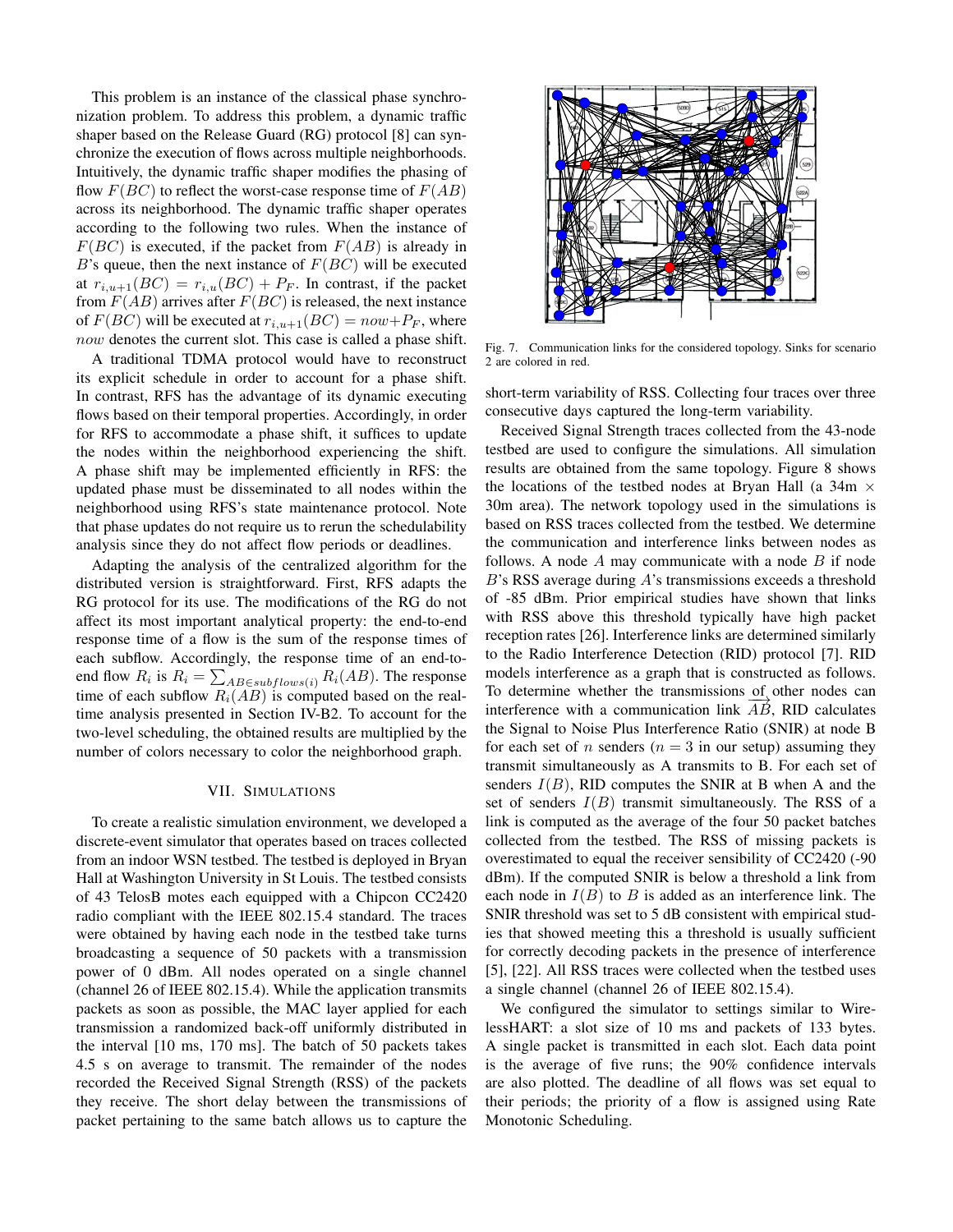



For performance comparison, we implemented two baselines: NCR [27] and a TDMA protocol based on graph coloring. We ran two versions of NCR: NCR-NF, which splits bandwidth among interfering nodes evenly, and NCR-WF, which splits bandwidth proportionally to the workload of each node<sup>1</sup>. The graph-coloring TDMA (GC) uses a greedy coloring strategy in which nodes are sorted according to their degree in the interference graph and then assigned nonconflicting colors within their two-hop neighborhood. We chose this greedy coloring heuristic because it is known to have a bounded worst-case performance. These protocols do not provide prioritization and do not take advantage of the properties of flows. Their performance is characteristic of existing TDMA protocols.

We compare the performance of the protocols based on four metrics: *drop ratio*, *miss ratio*, *average flow latency*, and *maximum flow latency*. The drop ratio is the number of packets received at the destination out of the transmitted packets. The miss ratio is the number of packets which were either dropped or missed the deadline out of the transmitted packet. We define the network capacity to be the maximum throughput that a protocol supports without dropping packets. Similarly, the realtime capacity of a protocol is the maximum throughput that a protocol supports without missing deadlines.

The simulation results focus on two scenarios, motivated by our interest in supporting real-time communication for industrial monitoring and control: a scenario where interfering flows established between sensors and actuators and a data collection scenario where data is collected from multiple sensors to base stations. The simulation results highlight three aspects of RFS. First, RFS significantly outperforms the baselines along the considered metrics. Second, the data indicates that the schedulability analysis presented in Section IV-B2 is correct and the bounds are tight. Third, we evaluate the impact of dividing the nodes into neighborhoods to facilitate scalability.

# *A. Peer-to-peer Flows Scenario*

The first scenario is motivated by the need to support real-time communication between sensors and actuators over multiple hops. We establish four flows  $(F_0, F_1, F_2, F_3)$ connecting the nodes located on the corners of the topology that intersect in the middle of the topology. The rates of the flows  $F_0: F_1: F_2: F_3$  have the ratio 1:1.5:2.2:4.3. The workload

<sup>1</sup>In NCR-WF, nodes that do not generate or forward data will not be allocated any slots.

is varied by increasing the rates of the flows while maintaining the same ratios between the flow rates. This resulted in periods (and deadlines) for  $F_0$  in the range of [50 ms, 840 ms]. The rate of a flow is the product of the flows rate (in Hz) and the packet size (in bits)<sup>2</sup>. The total rate is the sum of the rates of all the flows.

Figure 8(a) plots the drop ratio as the rate of the flows is increased. All curves follow a similar pattern: they start at zero, remain at zero until the network capacity of the protocol is exceeded, and then they increase sharply. GC and NCR-NF had the lowest network capacity (i.e., started dropping packets first). This is a result of the fact that both protocols allocate bandwidth equally to interfering nodes, even when a node does not have any packets to transmit. During the graph coloring, GC required 32 colors allowing for a maximum bandwidth of:

$$
\frac{1}{32} \cdot 100 \text{ slot/s} \cdot 1 \text{ plt/slot} \cdot 1064 \text{ bits/plt} = 3.325 \text{ kbps}
$$

Since NCR-NF approximates the behavior of GC, it achieves comparable performance. In contrast, NCR-WF allocates slots based on the bandwidth requirements of nodes, allocating no slots to nodes that are not generating or forwarding data. As a result, NCR-WF supported a total flow rate of 13.46 kbps. These results highlight the importance of allocating slots proportionally to the bandwidth requirements of a node.

RFS achieved significantly higher performance than the baselines. This show the importance of accounting for flow properties during scheduling. Whereas the baselines started dropping packets when the total rate was 13.46 kbps, RFS did not drop packets until the total rate became 31.78 kbps, a 2.36 times increase in network capacity.

The difference between RFS and the baselines is even more pronounced when we consider the miss-ratio metric (see Figure 8(b)). The baselines miss packets even when the total rate is relatively low. Two factors contributed to this result. First, the baselines have long flow latencies, as indicated by Figure 8(c). This is because, on average, a packet waits for half the frame before it is forwarded to the next hop, since the TDMA schedule was constructed without accounting precedence constraints introduced by hop-by-hop forwarding. In contrast, RFS uses this information, effectively aligning the transmission of packets across multiple hops, leading to latencies below 0.4 s when the total load is below RFS's 31.78 kbps capacity (see Figure 8(d)). Event at the lowest

<sup>2</sup>Note that in the simulator, a single packet is transmitted in each slot.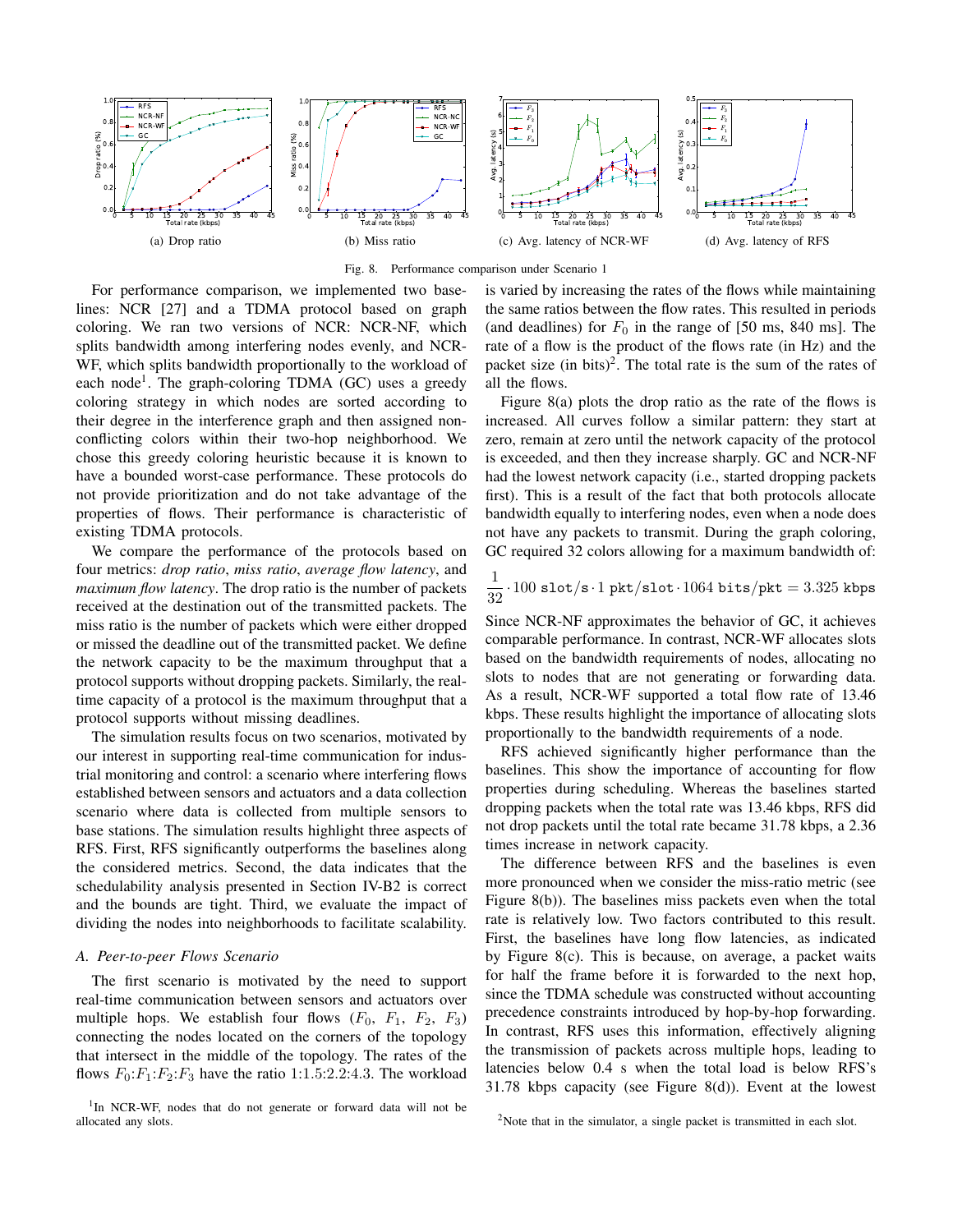

Fig. 9. Validation of schedulability analysis for Scenario 1

tested rate, NCR-WF has latencies as long as 1 seconds, a factor of 2.5 difference. Second, the baselines do not provide any prioritization between flows, whereas RFS provides differentiated flow latencies.

We performed the schedulability analysis for all the simulated settings, which revealed that the analysis correctly identified unschedulable workloads. To evaluate the tightness of the schedulability analysis we plotted the maximum latency per flow and their response times in Figure 9(a) and Figure 9(b). A few things are worth highlighting. The theoretical realtime capacity is 21.9 kbps, 23.29% less than the empirically observed real-time capacity of 28.55 kbps (when packets start missing their respective deadlines). Note that even if we do not operate the system beyond 23.29 kbps, RFS still provides 1.73 times higher network capacity than NCR-WF, the best performing baseline.

# *B. Data Collection Scenario*

The second scenario is motivated by our interest in supporting the real-time collection of sensor data. Three nodes were selected as base stations (see Figure 7) to which sensor data was forwarded. We varied the workload by increasing the number of sources that forwarded data. The sources were selected as follows. When the number of sources is 1-2, the sources were selected randomly from nodes that are 1 hop away from the base station. When the number of sources was increased to be between 3-4 and 5-6, the sources were selected randomly out of the nodes that are 2 and 3 hops from each base station, respectively. To model sensors with different rates, three flows per source node were established, with periods (and deadlines) of 640 ms, 1020 ms, and 2230 ms, respectively.

Figure 10 plots the performance of the protocols in terms



Fig. 10. Performance comparison under Scenario 2

of drop and miss ratios. As the workload is increased, the protocols dropped or missed an increasing number of packets. Similar to the previous setup, NCR-NF and GC achieved the worst performance on both metrics. While NCR-WF performed the best out of the baselines, it still dropped and missed a significant number of packets, even in the case when a single source generated 9.5 kbps. RFS significantly outperformed the baselines. RFS was able to support four sources generating 38.2 kbps without dropping packets or missing deadlines, an improvement of 3.97 times.

The point at which the workload of the second scenario becomes unschedulable is plotted as vertical lines in Figure 10. The schedulability analysis correctly identified the workloads were unschedulable, since no packets missed their deadline when the number of sources was  $1 - 4$ . Our schedulability analysis determined that the system with an aggregated workload of 38.2 kbps was schedulable.

# *C. Evaluation of Distributed RFS*

The last experiment investigates the impact of the neighborhood diameter on the performance of the distributed RFS. We decided to evaluate the performance of the distributed RFS under the first scenario, since it contains longer flows. Accordingly, we divided RFS in neighborhoods of diameter one, two, and three hops. The diameter of the network is four hops and the results from the centralized algorithm are obtained when all nodes belong to a single neighborhood.

Figure 11 plots the impact of increasing the neighborhood size on the drop ratio and miss ratio of RFS. RFS using three hop information achieved performance similar to the centralized scheduler. This is due to the fact that the network diameter is four hops, and in this case almost all nodes are included in a single neighborhood. The RFS-2hop achieved